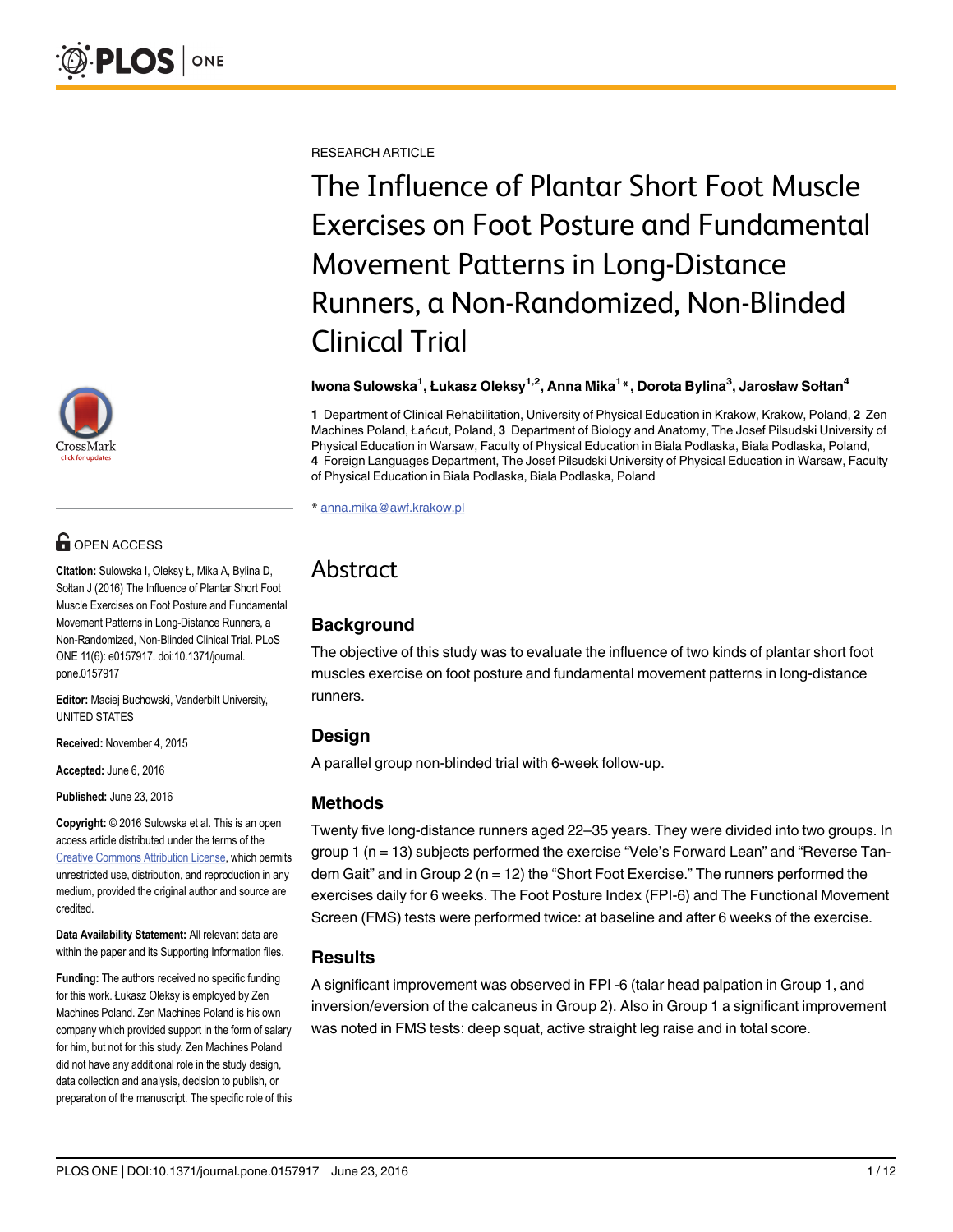<span id="page-1-0"></span>

author is articulated in the 'author contributions' section.

Competing Interests: Łukasz Oleksy is employed by Zen Machines Poland which is his own company. There are no patents, products in development or marketed products to declare. This does not alter the authors' adherence to all the PLOS ONE policies on sharing data and materials.

#### **Conclusions**

Short foot muscles strengthening exercises have beneficial effect on functional movement patterns and on foot posture, therefore they should be included as a part of daily training program of runners.

#### Trial Registration

Australian New Zealand Clinical Trials Registry [ACTRN12615001200572](http://www.anzctr.org.au/TrialSearch.aspx?searchTxt=ACTRN12615001200572&isBasic=True)

#### Introduction

The plantar intrinsic foot muscles play a crucial role in supporting the medial longitudinal arch, providing the foot stability and flexibility for shock absorption. These muscles also have an influence on the range of foot pronation [\[1\]](#page-10-0). Kernozek et al. [\[2](#page-10-0)] have reported that individuals with flat-arched foot have significantly higher pronation in stance than high-arched individuals. There are some studies that describe the relationship between excessive foot pronation and increased risk of acute injury or repetitive strain injury [\[3,4\]](#page-10-0). Researchers have assessed the changes in foot posture after a long-distance run  $[5,6]$ . When the plantar intrinsic foot muscles were fatigued, there was a change in foot posture towards pronated position  $[5-7]$  $[5-7]$  $[5-7]$  $[5-7]$  $[5-7]$ . Excessive pronation transmitted to internal rotation of the tibia, may cause overloading of the knee joint or may be the cause of other changes in proximal part of the lower extremity  $[1,8]$  $[1,8]$ .

According to Myers  $[9]$  $[9]$  the anatomical and functional connection between the foot and the upper part of the body is the superficial back line. It contains the plantar fascia and short toe flexors, the achilles and the triceps surae, the hamstrings, the sacrotuberous ligament, the fascia of the sacrolumbar area, the erector spinae and the epicranial fascia [\[9\]](#page-10-0). Previous studies have also indicated the presence of continuity and connectivity between fascia or muscle that may be anatomically distant from each other [\[10\]](#page-10-0). Moreover anatomical dissections have confirmed the continuity of the fascial system in the upper and the lower limbs  $[11]$  $[11]$ . Due to a significant role of the plantar intrinsic foot muscles, not only in relation to the foot, but also indirectly to the whole biokinematic chain, correct and optimal training of these muscles seems very significant. This is especially important for long-distance runners as they are exposed to repetitive loads  $[1]$  $[1]$ .

Insufficient foot muscles strength may be the reason of excessive foot loading during run and the tension may be transmitted to upper parts of the superficial back line leading to over-load and functional restrictions [[4](#page-10-0),[9](#page-10-0),[12](#page-10-0)]. It has been also suggested that any tension at a particular part of this system may have detrimental effects resulting in global decreased flexibility [\[9](#page-10-0)]. For example, reduced flexibility and tightness in the hamstrings [\[9,13\]](#page-10-0) and tightness in the calf muscles are a possible etiological factor for plantar fasciitis  $[14,15]$  $[14,15]$  $[14,15]$  $[14,15]$  $[14,15]$ .

To date the majority of studies investigating short foot muscles exercises have focused on their influence on rehabilitation after injuries of the ankle, on pes planus, on falls prevention in older people, on balance parameters, and the medial longitudinal arch morphology  $[15-19]$  $[15-19]$  $[15-19]$ .

There is a lack of studies examining the effects of plantar short foot muscles exercises on long-distance runners. Therefore this study, for the first time, undertakes this subject. Accordingly, in this study we sought to examine the influence of two kinds of plantar short foot muscles exercises performed by long-distance runners daily for 6 weeks. This work is particularly novel as it takes a comprehensive approach by examining the effects of short foot exercises on fundamental movement patterns and foot posture in long distance runners.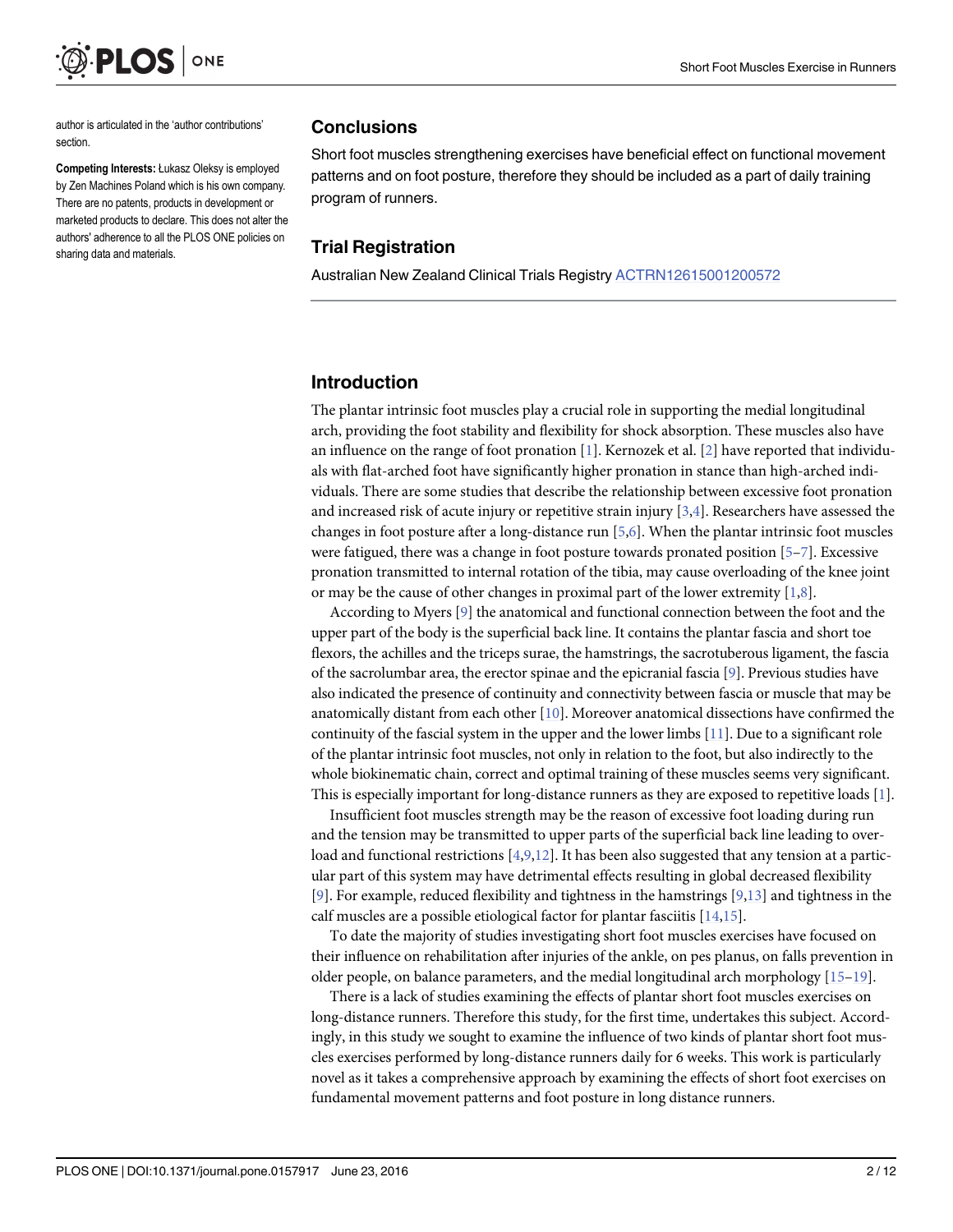#### <span id="page-2-0"></span>Materials and Methods

#### **Participants**

Twenty five long distance runners (11 females and 14 males) aged 22–35 years (mean±Standard Deviation (SD) 28±3.86), who run regularly 3–7 times a week with a total distance of 30– 100 km per week (mean±SD 59.2±22.11 km) participated in this study. The running distance was unchanged during the study and all the runners were instructed not to change their training routine in any way in order not to affect the results. Runners were excluded if they had a previous history of acute injury up to six months prior to the enrollment on the study. The recruitment and follow-up of the study participants was performed from April to July 2015. All measurements were performed by one examiner who was blinded to the group allocation. All the subjects were informed in detail about the research protocol and gave their written informed consent to participate in the study. The approval of the Ethical Committee of Regional Medical Chamber in Krakow had been obtained before the study. This study was registered in the Australian New Zealand Clinical Trials Registry (ANZCTR). Registration number: ACTRN12615001200572.

The trial was registered retrospectively because it did not include any drug or medical intervention. The kind of intervention (exercise) allows us to register the trial as ongoing study after the first participant enrollment. The data presented in the current study are a part of a wider project. The authors confirm that all ongoing and related trials for this intervention are registered.

#### Procedures

All study participants were divided into two groups: Group 1 ( $n = 13$ ) in which subjects performed the "Vele's Forward Lean" and "Reverse Tandem Gait" exercises and Group 2 (n = 12) in which subjects performed the "Short Foot Exercise." ( $Fig 1$ ). The two groups were not randomized. All runners in both groups have performed the exercises daily for 6 weeks. All measurements have been performed twice: at baseline and after 6 weeks of the exercising.

The Foot Posture Index (FPI-6) [[20\]](#page-10-0) is used for multidimensional and comprehensive evaluation of the feet. Due to its non-specific character, it has a wide clinical application in assessment of the risk of injury in athletes  $[21]$ . The intra-rater reliability of the FPI-6 between two sessions reported by Terada et al.  $[22]$  was  $ICC_{3,3} = 0.95$ ; 95%CI. FPI-6 is composed of six parts that evaluate particular components of the front foot and the rear foot:

- 1. Talar head palpation,
- 2. Supra and infra lateral malleolar curvature,
- 3. Inversion/eversion of the calcaneus,
- 4. Prominence in the region of the talonavicular joint,
- 5. Height and congruence of the medial longitudinal arch,
- 6. Abduction/adduction of the forefoot on the rear foot.

Each of these parts is evaluated on a scale from  $-2$  to  $+2$ . The negative values indicate supination, while the positive values indicate pronation. The neutral position of the foot is categorized as 0. The total FPI-6 result allows to classify the foot into the following categories:

- -12 to-5: increased supination,
- -4 to-1: slight supination,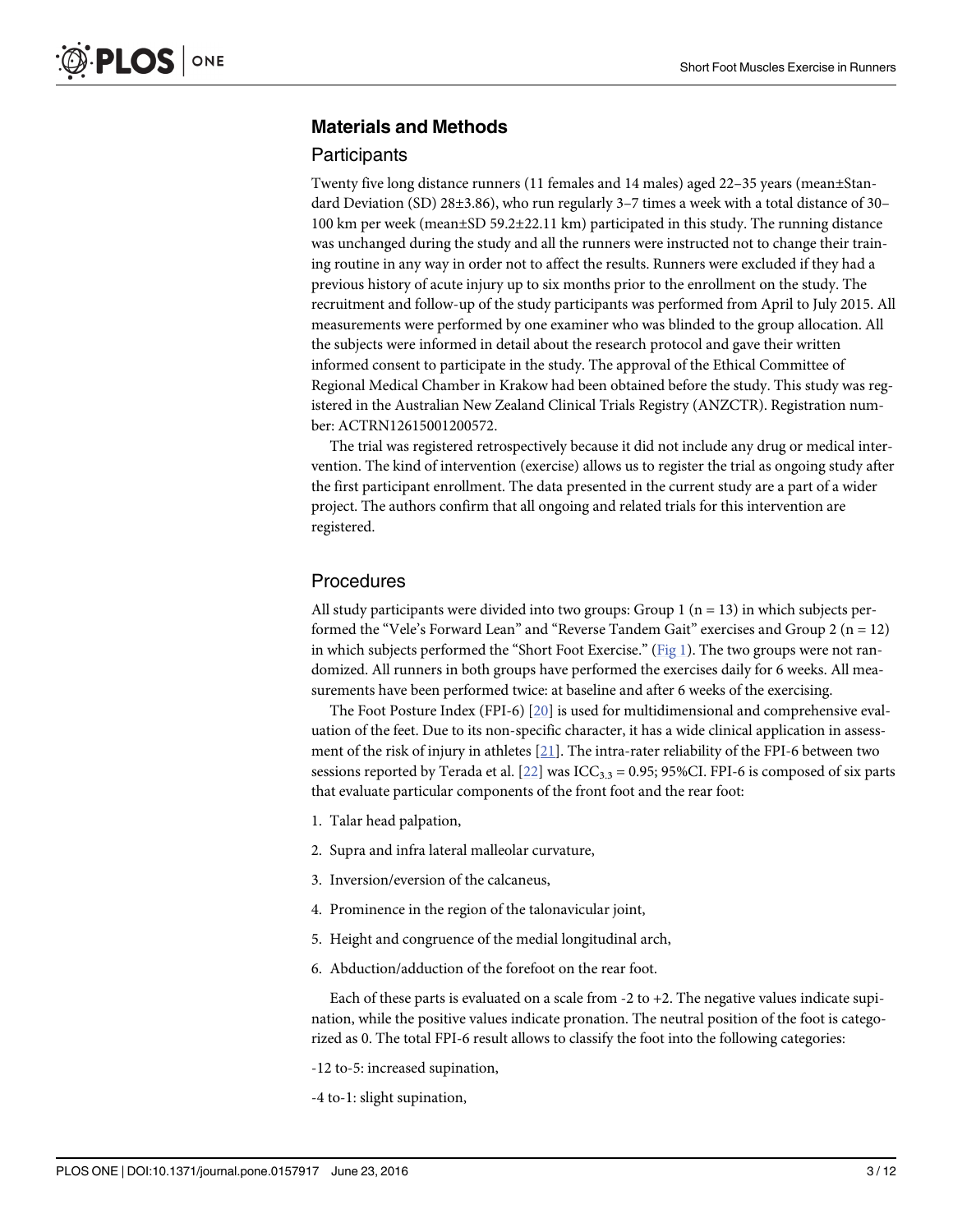<span id="page-3-0"></span>



# **CONSORT 2010 Flow Diagram**



doi:10.1371/journal.pone.0157917.g001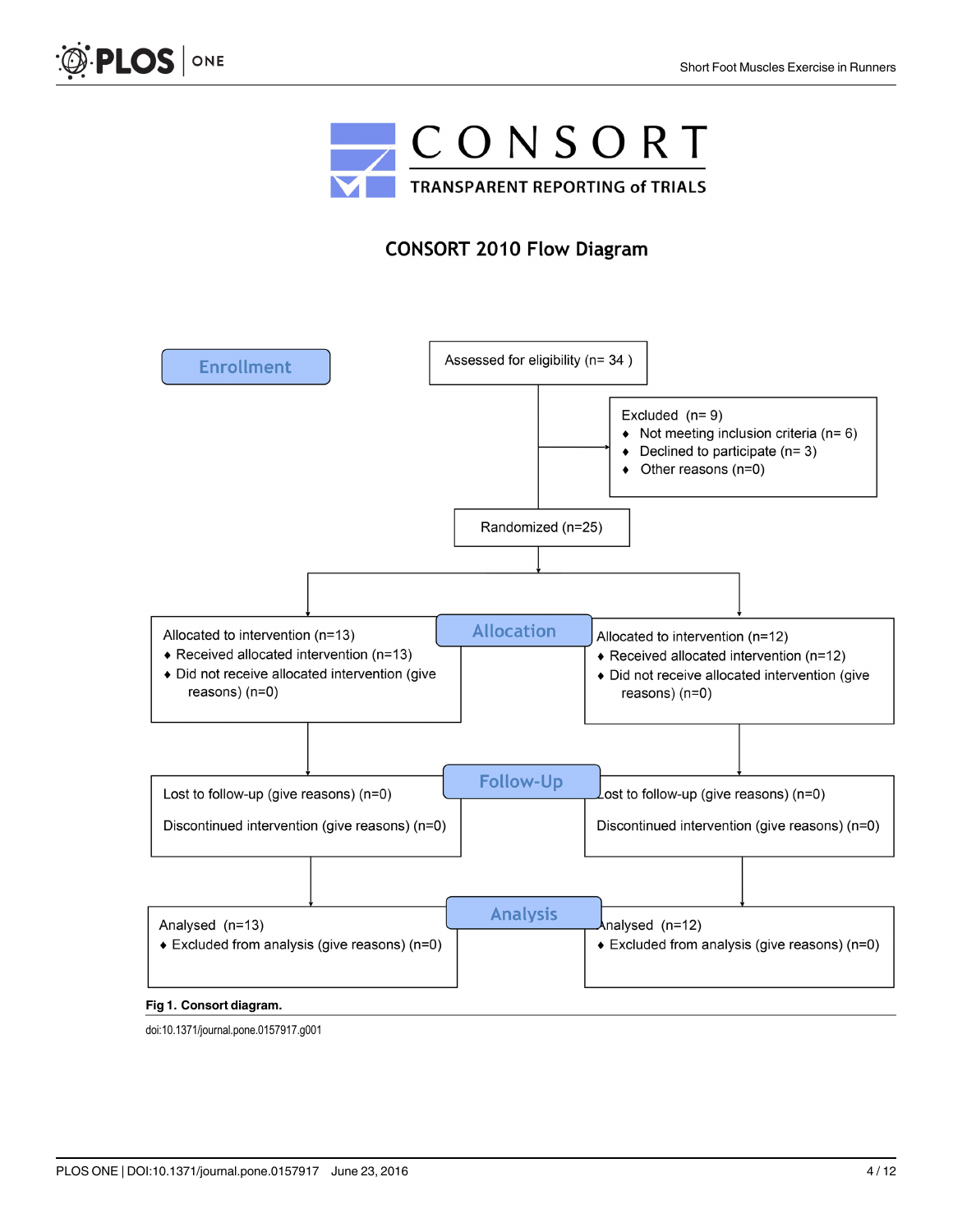<span id="page-4-0"></span>0 to+5: neutral foot,

+6 to+9: slight pronation,

+10 to+12: increased pronation.

The Functional Movement Screen (FMS) test [\[23\]](#page-11-0) is a comprehensive evaluation tool which estimates the quality of the fundamental movement patterns that require a balance of stability, mobility, strength, coordination and normal neuromuscular control. As was reported that intra-class correlation coefficients for intra-rater reliability of FMS ranged 0.81–0.91 [[24\]](#page-11-0). The FMS test comprise seven movement patterns:

- 1. Deep squat,
- 2. Hurdle step,
- 3. In-line lunge,
- 4. Shoulder mobility,
- 5. Active straight leg raise,
- 6. Trunk stability push up,
- 7. Rotary stability.

Each of the above movement patterns is evaluated on a scale from 0 to 3. During the tests, each runner was observed from the front, the back and the side in frontal and sagittal plane. In asymmetric tests both left and right sides were assessed. The lower score was counted toward the total. Each test was performed three times. The maximum score possible to achieve was 21.

The runners were divided into two groups. All subjects were fully familiarized with the exercise protocol and were additionally given a written instruction copy. They were recommended to perform the plantar short foot muscles exercises daily, twice a day for 15 minutes each time during six weeks. The exercise based on "short foot" are a part of Sensory Motor Stimulation Method described by Janda  $[25]$  $[25]$  $[25]$ . Short foot is a posture of the foot in which the medial and longitudinal arches are raised to improve the foot's biomechanical position and to activate the intrinsic muscles of the feet in a tonic manner. It forces the foot to be placed in a more neutral and less-pronated position, improves the stability of the body in the upright position, and helps to improve the required springing moment of the foot during walking. The exercises were performed barefoot with the proper loading of three support points of the feet, the first and the fifth metatarsal heads and the heel. The correctness of the exercise performance was monitored by examiner once a week during a meeting before training.

Group 1 (n = 13) performed the exercises: "Vele's Forward Lean" and "Reverse Tandem Gait". The first exercise constituted of the maximal forward lean from a standing position with arms alongside the body and with feet shoulder-width apart, with body in line, without lifting heels off the floor. The "Reverse Tandem Gait" exercise constituted of walking backwards. During forward lean and during walking backwards the short foot position was maintained according to Janda's Sensory Motor Stimulation Method. First, the metatarsus were loaded, then the heel [\[25,26](#page-11-0)].

Group 2 ( $n = 12$ ) performed the "Short Foot Exercise". The exercise consisted of two stages: the first shortening the foot in the anterior-posterior direction and attempting to bring the head of the metatarsals towards the heel without toe flexion, and—the second—balanced loading of the three support points of the foot. The toes should be relaxed whereas the forefoot and heel should be kept on the ground. The exercises comprised three variations and lasted for 15 minutes altogether, where each variation possessed gradually increased level of difficulty: the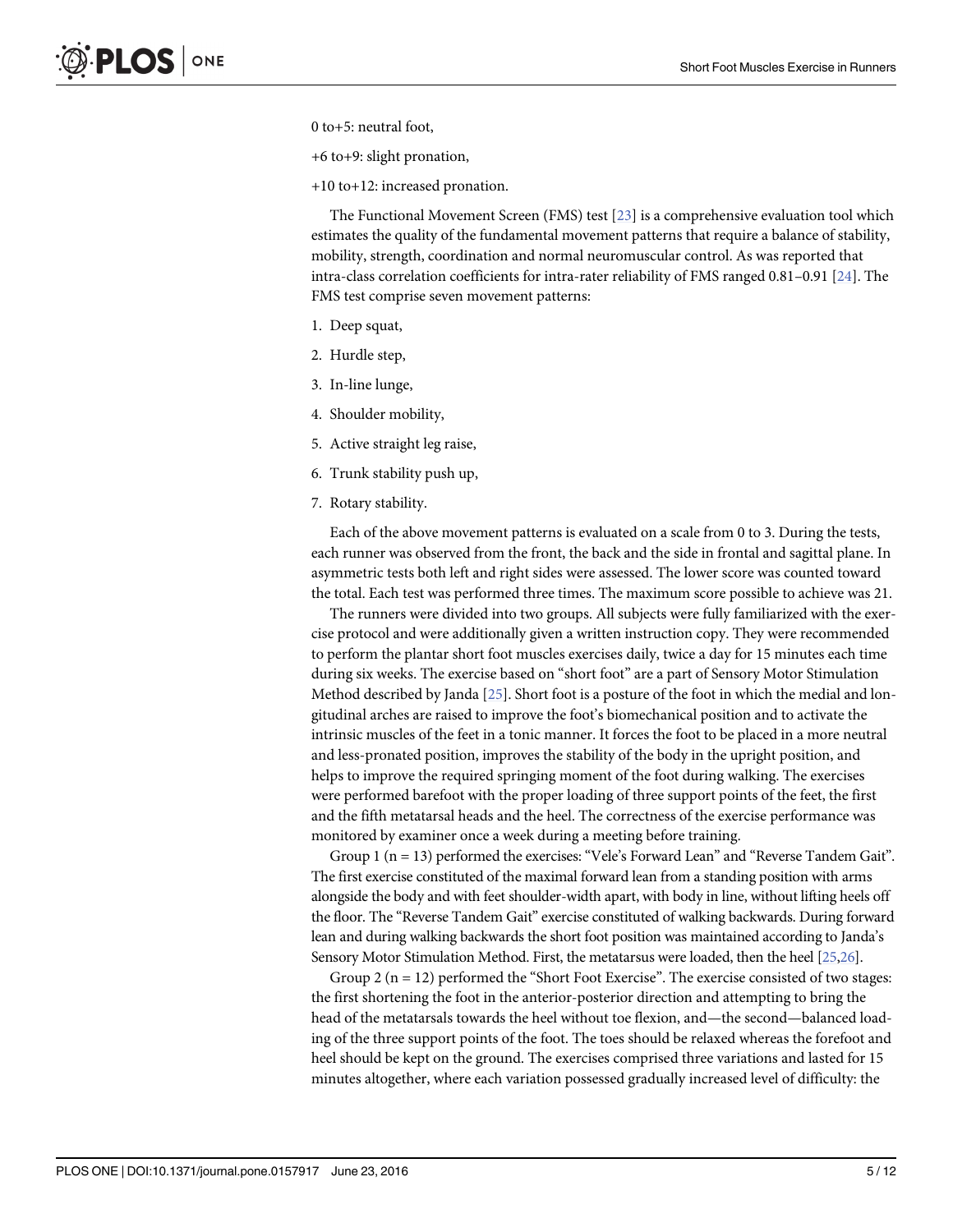<span id="page-5-0"></span>sitting position, the standing position and the half-squat  $[25,26]$  $[25,26]$ . The runners added each consecutive variation of the exercise to their routine as soon as they mastered the previous one. Thus at the beginning the runners performed the exercise in the sitting position for 15 minutes, after the sitting position was mastered, the runners exercises for 7,5 minutes in the sitting position and for 7,5 minutes in the standing position. Accordingly, after the standing position was also mastered the runners performed the exercise for 5 minutes in the sitting position, 5 minutes in the standing position and 5 minutes in the half-squat, till the end of the experiment.

## Statistical analysis

The statistical analysis was carried out by means of STATISTICA 10.0 Pl. The non-parametric Wilcoxon signed rank test was used to assess the significance of the differences of the variables tested with the FPI-6 and the FMS test. The differences were considered as statistically significant if the level of test probability was lower than the assumed level of significance ( $p<0.05$ ). A paired t-test power analysis of exercise influence determined that at least 20 subjects were required to obtain a power of 0.8 at a two-sided level of 0.05 with effect size  $d = 0.8$ . This analysis was based on data derived from previous literature [[17](#page-10-0)–[19\]](#page-10-0).

#### **Results**

There were no statistically significant differences  $(p>0.05)$  in the values of the FPI-6 and the FMS test between Group 1 and Group 2 at baseline prior to the start of the training.

# The Foot Posture Index (FPI-6)

After 6 weeks of plantar short foot muscles exercising a significant improvement was observed in the following parameters: talar head palpation in Group 1, and inversion/eversion of the calcaneus in Group 2. Talar head palpation underwent a statistically significant change  $(p = 0.001)$  in Group 1 –there was a slight improvement of the foot posture from a slight foot pronation towards a neutral foot in both lower extremities. In Group 2 the change was not sig-nificant (p = 0.093) ([Table 1](#page-6-0)). There was a statistically significant improvement (p = 0.017) in inversion/eversion of the calcaneus in Group 2 from a slight foot pronation towards a neutral foot in both lower extremities. In Group 1 there were no statistically significant differences  $(p = 0.384)$  [\(Table 1](#page-6-0)). There were no statistically significant changes in other parameters evaluated by the Foot Posture Index ([Table 1](#page-6-0)).

## The Functional Movement Screen (FMS)

There was a significant improvement in Group 1 in the movement patterns: deep squat, active straight leg raise and in total score. The improvement of deep squat performance was observed in both groups, but the change was statistically significant ( $p = 0.007$ ) only in Group 1 [\(Table 2\)](#page-7-0). The trend for improvement in active straight leg raise was observed in both groups. However, this parameter underwent a statistically significant change ( $p = 0.001$ ) only in Group 1 [\(Table 2\)](#page-7-0). The greater change in total score was observed in Group 1 (from 13 to 17 points) and it was statistically significant ( $p = 0.002$ ). The improvement in Group 2 was also noted from 15 to 17 points, but that difference wasn't statistically significant ( $p = 0.063$ ) ([Table 2\)](#page-7-0). In other parameters there were no statistically significant changes [\(Table 2\)](#page-7-0).

## **Discussion**

The most novel finding of this study is that the plantar short foot muscles exercises significantly modify the foot posture and reduce tendency to pronation in long distance runners.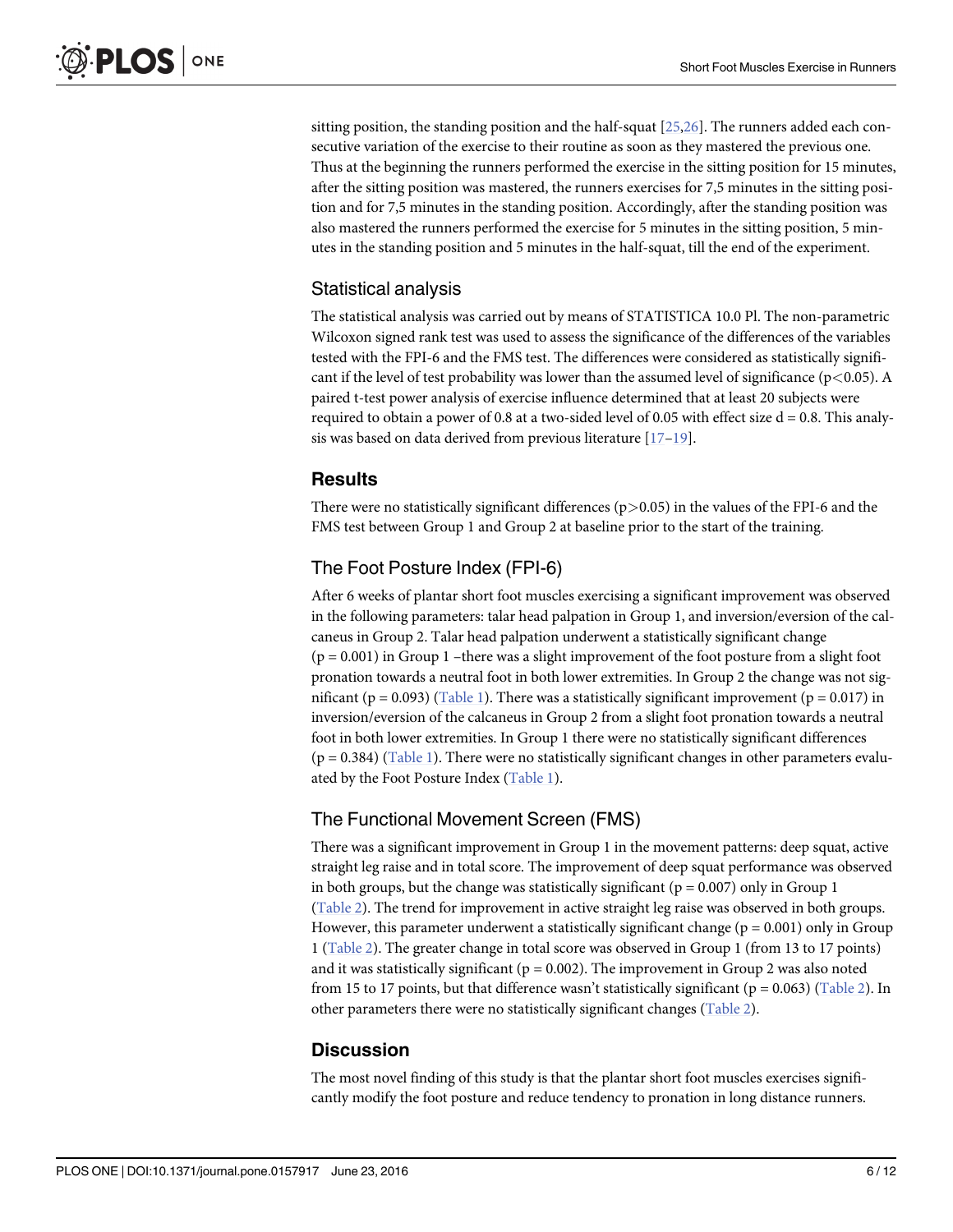# <span id="page-6-0"></span>PLOS ONE

| Table 1. The FPI-6 test at baseline and after 6 weeks of exercising. |  |
|----------------------------------------------------------------------|--|
|----------------------------------------------------------------------|--|

| <b>Test</b>                                           | <b>Median</b>  |             | Min      |             | <b>Max</b>     |                | Variance |      | p     |
|-------------------------------------------------------|----------------|-------------|----------|-------------|----------------|----------------|----------|------|-------|
|                                                       | в              | P           | в        | P           | B              | P              | B        | P    |       |
| Talar head palpation                                  |                |             |          |             |                |                |          |      |       |
| Gr <sub>1</sub>                                       | $\mathbf{1}$   | $\mathbf 0$ | $\Omega$ | 0           | 1              | 1              | 0.25     | 0.13 | 0.001 |
| Gr <sub>2</sub>                                       | $\overline{1}$ | 1           | 0        | $\mathbf 0$ | $\overline{2}$ | 1              | 0.42     | 0.14 | 0.093 |
| Supra and infra lateral malleolar curvature           |                |             |          |             |                |                |          |      |       |
| Gr <sub>1</sub>                                       | $\Omega$       | $\mathbf 0$ | $\Omega$ | $\mathbf 0$ | 2              | 1              | 0.55     | 0.22 | 0.141 |
| Gr <sub>2</sub>                                       | 1              | 1           | 0        | $\mathbf 0$ | $\overline{2}$ | $\overline{2}$ | 0.56     | 0.41 | 0.796 |
| Inversion/eversion of the calcaneus                   |                |             |          |             |                |                |          |      |       |
| Gr <sub>1</sub>                                       | $\mathbf 0$    | $\mathbf 0$ | $-1$     | $-1$        | 1              | 1              | 0.32     | 0,19 | 0.384 |
| Gr <sub>2</sub>                                       | $\mathbf{1}$   | 0           | 0        | -1          | 1              | 1              | 0.25     | 0.08 | 0.017 |
| Prominence in the region of the talonavicular joint   |                |             |          |             |                |                |          |      |       |
| Gr <sub>1</sub>                                       | $\mathbf{1}$   | $\mathbf 0$ | $-1$     | $-1$        | 1              | 1              | 0.64     | 0.28 | 0.348 |
| Gr <sub>2</sub>                                       | $\mathbf{1}$   | 0           | $-1$     | 0           | 2              | 1              | 0.95     | 0.24 | 0.627 |
| Height and congruence of the medial longitudinal arch |                |             |          |             |                |                |          |      |       |
| Gr <sub>1</sub>                                       | $\mathbf 0$    | $\mathbf 0$ | $-1$     | $-1$        | 2              | $\mathbf{1}$   | 0.91     | 0.34 | 0.318 |
| Gr <sub>2</sub>                                       | $\Omega$       | $\Omega$    | $-1$     | 0           | 1              | 1              | 0.49     | 0.21 | 0.657 |
| Abduction/adduction of the forefoot on the rear foot  |                |             |          |             |                |                |          |      |       |
| Gr <sub>1</sub>                                       | $\mathbf{1}$   | 1           | $-1$     | $\mathbf 0$ | $\overline{2}$ | $\overline{2}$ | 0.69     | 0.68 | 0.070 |
| Gr <sub>2</sub>                                       | $\mathbf{1}$   | 1           | 0        | 0           | 2              | $\overline{2}$ | 0.60     | 0.56 | 0.380 |
| <b>Total score</b>                                    |                |             |          |             |                |                |          |      |       |
| Gr <sub>1</sub>                                       | 3              | 2           | $-2$     | $-1$        | 6              | 5              | 4.91     | 1.96 | 0.072 |
| Gr <sub>2</sub>                                       | 3              | 2           | 0        | 0           | 8              | 5              | 6.65     | 2.40 | 0.145 |

Gr—Group

B—Baseline

P—Post

p- p value

doi:10.1371/journal.pone.0157917.t001

Moreover, these exercises have beneficial effect on fundamental movement patterns. Our results showed that both plantar short foot muscles training programs are effective, with mild superiority of Group 1 exercise program ("Vele's Forward Lean" and "Reverse Tandem Gait"). Those effects and consequences may be significant in athletic training, and we will discuss them in further detail below. To date there is a lack of studies describing the use of similar exercises in long-distance runners. However, there are some studies, which are indirectly related to this subject.

We observed the change of the foot posture towards the neutral foot, after 6 weeks of plantar short foot muscles training programs in both groups. The significant change was noted in talar head palpation in Group 1 and inversion/eversion of the calcaneus in Group 2. There are some studies that describe the relationship between excessive foot pronation and increased risk of acute injury or repetitive strain injury  $[2,4,5]$ . Kernozek et al.  $[2]$  $[2]$  have reported that individuals with flat-arched foot pronated significantly more in stance than high-arched individuals. According to Cowley et al.[[5\]](#page-10-0) the changes in foot posture towards a more pronated position may have implications for foot function, and therefore risk of injury. It was also reported that excessive tibial internal rotation coupling with rearfoot eversion during the first half stance phase of running was associated with patella-femoral pain syndrome, Achilles tendon pain and shin splint  $[27]$ . Eslami et al. [[28](#page-11-0)] have reported high correlation ( $r = 0.99$ ) between rearfoot eversion and tibial internal rotation during the first 50% stance phase of gait.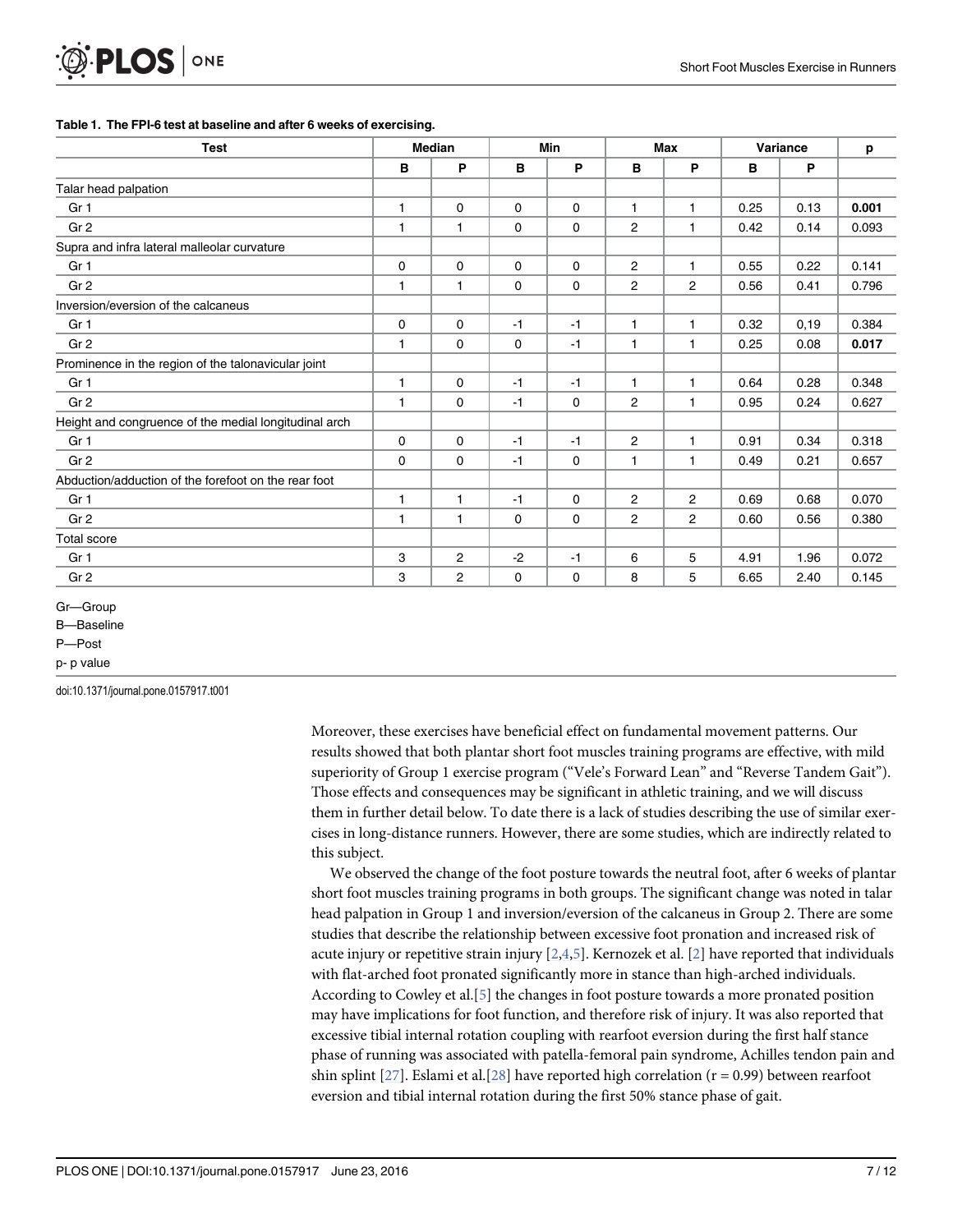| <b>Test</b>               |                | <b>Median</b>         |              | <b>Min</b>     |                | <b>Max</b>     | Variance | p    |       |
|---------------------------|----------------|-----------------------|--------------|----------------|----------------|----------------|----------|------|-------|
|                           | B              | P                     | B            | P              | B              | P              | B        | P    |       |
| Deep squat                |                |                       |              |                |                |                |          |      |       |
| Gr <sub>1</sub>           | $\overline{c}$ | $\overline{c}$        | 1            | $\mathbf{2}$   | $\overline{c}$ | 3              | 0.23     | 0.30 | 0.007 |
| Gr <sub>2</sub>           | $\overline{c}$ | $\overline{c}$        | 1            | 1              | $\overline{c}$ | $\overline{c}$ | 0.33     | 0.15 | 0.083 |
| Hurdle step               |                |                       |              |                |                |                |          |      |       |
| Gr <sub>1</sub>           | $\overline{c}$ | $\mathbf{2}^{\prime}$ | $\mathbf{1}$ | $\mathbf{2}$   | 3              | 3              | 0.24     | 0.26 | 0.054 |
| Gr <sub>2</sub>           | $\overline{c}$ | $\overline{c}$        | $\mathbf{1}$ | $\mathbf{1}$   | 3              | 3              | 0.38     | 0.44 | 0.166 |
| In-line lunge             |                |                       |              |                |                |                |          |      |       |
| Gr <sub>1</sub>           | $\overline{c}$ | $\overline{c}$        | $\mathbf{1}$ | $\overline{1}$ | 3              | 3              | 0.57     | 0.42 | 0.053 |
| Gr <sub>2</sub>           | 3              | 3                     | $\mathbf{1}$ | $\mathbf{1}$   | 3              | 3              | 0.60     | 0.38 | 0.338 |
| Shoulder mobility         |                |                       |              |                |                |                |          |      |       |
| Gr <sub>1</sub>           | 3              | 3                     | $\mathbf{1}$ | $\overline{1}$ | 3              | 3              | 0.60     | 0.35 | 0.337 |
| Gr <sub>2</sub>           | 3              | 3                     | $\sqrt{2}$   | $\overline{c}$ | 3              | 3              | 0.15     | 0.08 | 0,338 |
| Active straight leg raise |                |                       |              |                |                |                |          |      |       |
| Gr <sub>1</sub>           | $\overline{c}$ | 3                     | $\mathbf{1}$ | $\overline{c}$ | 3              | 3              | 0.57     | 0.19 | 0.001 |
| Gr <sub>2</sub>           | $\overline{2}$ | $\overline{c}$        | $\mathbf{1}$ | $\overline{c}$ | 3              | 3              | 0.56     | 0.20 | 0.062 |
| Trunk stability push up   |                |                       |              |                |                |                |          |      |       |
| Gr <sub>1</sub>           | $\overline{c}$ | 3                     | $\mathbf{1}$ | 1              | 3              | 3              | 0.41     | 0.73 | 0.273 |
| Gr <sub>2</sub>           | $\overline{2}$ | $\overline{2}$        | 1            | $\mathbf{1}$   | 3              | 3              | 0.81     | 0.69 | 0.081 |
| Rotary stability          |                |                       |              |                |                |                |          |      |       |
| Gr <sub>1</sub>           | $\overline{c}$ | $\overline{2}$        | $\mathbf{1}$ | $\overline{c}$ | $\overline{c}$ | $\overline{c}$ | 0.19     | 0.00 | 0.082 |
| Gr <sub>2</sub>           | $\overline{c}$ | $\overline{c}$        | $\mathbf{1}$ | $\mathbf{1}$   | $\overline{c}$ | 2              | 0.27     | 0.20 | 0.081 |
| Total score               |                |                       |              |                |                |                |          |      |       |
| Gr <sub>1</sub>           | 13             | 17                    | 10           | 14             | 19             | 20             | 7.33     | 3.47 | 0.002 |
| Gr <sub>2</sub>           | 15             | 17                    | 11           | 13             | 19             | 20             | 6.20     | 4.08 | 0.063 |

#### [Table 2.](#page-5-0) The Functional Movement Screen test at baseline and after 6 weeks of exercising.

Gr—Group

B—Baseline

P—Post

p- p value

doi:10.1371/journal.pone.0157917.t002

<span id="page-7-0"></span>PLOS ONE

Lynn et al. [\[17\]](#page-10-0) compared the effects of the plantar intrinsic foot muscles exercises: the short foot exercise and the towel curl exercise. The second exercise involves a contribution from the extrinsic muscles, such as the flexor digitorum longus. During the dynamic balance test in both groups they observed a decrease in the center of pressure deviations range in the mediolateral direction. However, the improvement was more significant in group with the short foot exercise.

Similar results were reported by Drewes et al. [[29](#page-11-0)]. They evaluated the effectiveness of the short foot exercises in patients with lower extremity injuries. Four-week therapy has improved the dynamic parameters: test of the intrinsic foot muscles and step down test. There were no differences in the static measures, assessment of the calcaneus. However, in our study, there was a statistically significant improvement of calcaneal frontal plane position from a slight foot pronation towards a neutral foot in both lower extremities.

Mulligan and Cook [[19](#page-10-0)] evaluated the influence of four-week intrinsic short foot exercise on the medial longitudinal arch morphology and dynamic function. They noted lower values in the navicular drop test, indicating a smaller range of foot pronation. The data from our study confirm these results.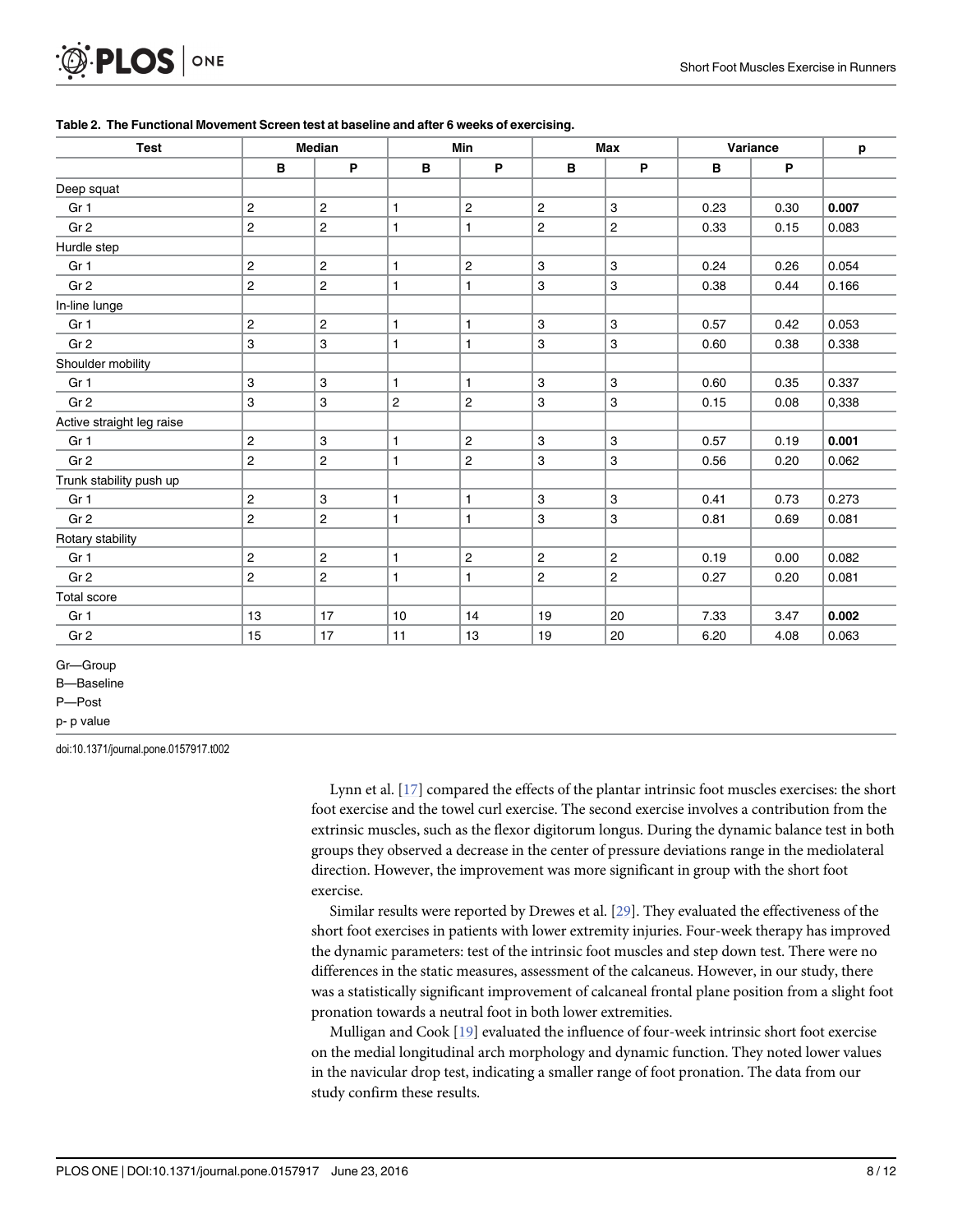<span id="page-8-0"></span>There are some reports describing the use of the Foot Posture Index in athletes in the literature to date. Cowley and Marsden [[5](#page-10-0)] evaluated the change of FPI-6 and navicular height in runners after the half marathon. The researchers noted the significantly decreased height of the navicular bone in the both feet, indicating the higher degree of foot pronation. However, that change was significant only in the left foot, the total score of the Foot Posture Index increased by 1,7. The change was not statistically significant in the right foot—the value increased only by 0,3. Those results confirm the necessity of applying the exercises which activate the plantar short foot muscles and enhance the medial longitudinal arch in runners. In the mentioned study, the baseline FPI-6 value was +3 for both feet which allowed the researchers to classify the foot into the neutral foot, with a slight tendency towards pronation, and which is in agreement with FPI-6 baseline values from our study  $(+3$  for the left foot and  $+2$  in the right foot).

Similar study was conducted by Escamilla-Martinez et al.[\[6\]](#page-10-0), who evaluated the foot posture using the Foot Posture Index and plantar pressure distribution in 30 runners before and after a run at a moderate pace (3.3 m/sec), continued for 60 minutes. They observed the tendency towards foot pronation. The total score in FPI-6 increased by 2 points in both feet, the pressure under the medial heel and the second metatarsal head increased, and the longitudinal arch decreased.

In our study after 6 weeks of plantar short foot muscles exercising the significant improvement was observed in deep squat and active straight leg raise. The changes occurred in both groups, but were statistically significant only in Group 1. These results demonstrated that the applied therapeutic programs may reduce susceptibility to injuries by improvement in fundamental movement patterns.

The primary goal of the Reverse Tandem Gait exercise is to facilitate intrinsic short foot muscles and to control posterior chain muscles. Walking backward (Reverse Tandem Gait) is an open chain exercise, where the foot is properly, axially loaded, and the subject learns the appropriate pattern of load transfer from toes to heel [\[25,26\]](#page-11-0). Appropriate motor control of load transfer from toes to heel is the necessary condition of a proper squat performance. Therefore, Reverse Tandem Gait in addition to the short foot muscles facilitation, also positively affects the proximal body segments, improving the hip mobility, the neuromuscular control of hip movement in relation to pelvis, and control of load transfer from toes to heel [\[25,26,30\]](#page-11-0). All of those elements are necessary for a proper performance of the active straight leg rise test and the deep squat test [[25,30](#page-11-0)]. All of the elements may contribute to the improvement in FMS test observed in our study.

Both sets of exercises performed by the runners in our study activate the intrinsic short foot muscles and favor the proper feet loading. In both groups, we noted the improvement in the active straight leg rise and the deep squat tests, but the change was significant only in Group 1, in which the Reverse Tandem Gait was practiced. We hypothesized that the difference between groups may also occur because of a wider impact of Reverse Tandem Gait than Janda's short foot exercise on musculoskeletal system, and especially on the superficial back line muscles [\[9](#page-10-0)[,26](#page-11-0)]. Some authors have observed that exercise focusing on plantar foot muscles may increase the flexibility and range of motion proximally in lower limb and in lumbar spine [[12,](#page-10-0)[31](#page-11-0),[32](#page-11-0)]. They suggested that this effect may be achieved due to anatomical and functional connections between fascia and muscles in the superficial back line  $[31,32]$ . That may also be a one of the reasons why we observed the improvement in fundamental movement patterns after 6 weeks of performing short foot muscles strengthening exercises. The reciprocal tension transfer from foot muscles to proximal parts of the superficial back line and from upper parts to foot and resulted clinical implications have been reported previously [[13](#page-10-0)–[15\]](#page-10-0). Some studies suggested that tightness of the posterior muscles of the lower limb could be involved in plantar fasciitis etiology  $[13-15]$  $[13-15]$  $[13-15]$  $[13-15]$ . Moreover, the risk factors of plantar fasciitis are sport or physical exercises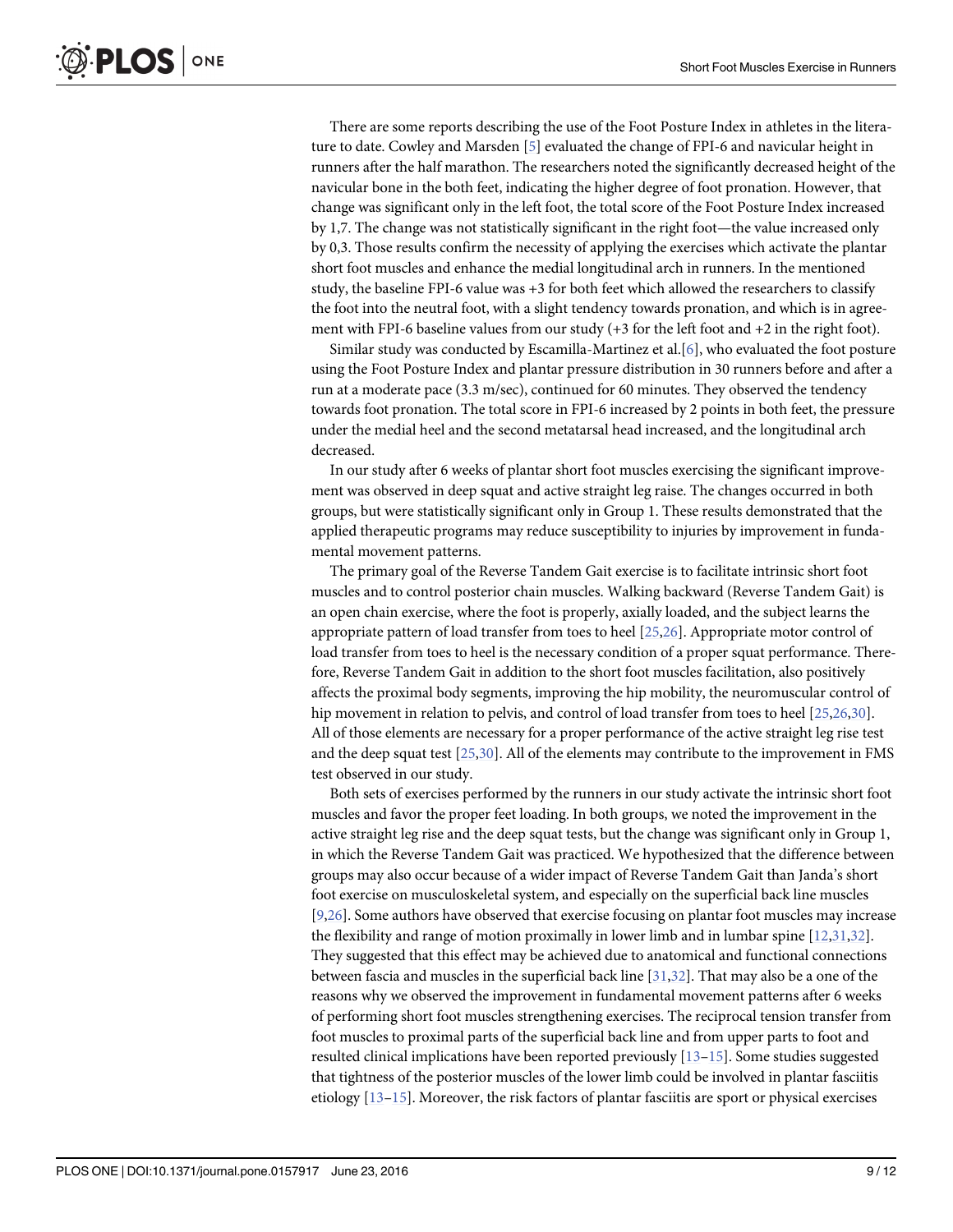[\[33](#page-11-0)], increased subtalar pronation accompanying pes cavus or flat feet and limited ankle dorsiflexion [[14\]](#page-10-0). Therefore, runners who have weak short foot muscles resulting in excessive foot pronation may be in high risk of plantar fasciitis. The results of some studies  $[12,13]$  $[12,13]$  have indicated that the functional deficit of the plantar fascia is also related to hamstring shortening and restricted range of motion in the ankle. Restricted foot dorsiflexion may be compensated by excessive pronation of the subtalar joint and causing tension on the plantar fascia  $[14]$ . Therefore, we have suggested that short foot muscles strengthening exercise may have beneficial effect in prevention of excessive foot pronation and plantar fascia overload and may decrease the risk of injuries in long distance runners.

There are several limitations of this study that need to be addressed. First, the study population consisted of healthy subjects in which the baseline measurement classified the foot into the neutral foot using the Foot Posture Index, so these findings may not be able to be extrapolated to a population with severe foot pronation and future research should be conducted with such runners. Also it should be noted that subjects in this study ran 3–7 times a week with a total distance of 30–100 km per week which may have influenced the group homogeneity. Lack of control group is also a study limitation. Comparison of two kinds of exercises allow us to observe the difference between homogenous gropus of runners, but the inclusion of non exercising group to the study protocol would be beneficial. Also it should be noted that FPI-6 allow us to evaluate the foot posture only in static condition, therefore the results may not be fully extrapolated to a dynamic condition.

## **Conclusions**

The observed change of foot posture from a slight pronation towards a neutral foot evaluated by the Foot Posture Index suggests that the applied exercises may have beneficial effect on foot alignment in long distance runners. The higher total score in the Functional Movement Screen test suggests, that the applied exercises may improve the quality of the fundamental movement patterns, and thus may reduce the risk of injury. Based on our results, we may suggest that both training programs are effective with slight superiority of Vele's Forward Lean and Reverse Tandem Gait.

## Practical Implications

The plantar short foot muscles exercises significantly modify the foot posture and reduce tendency to pronation in long distance runners. The plantar short foot muscles exercises may improve the quality of the fundamental movement patterns, and thus, may reduce the risk of injury. An optimal training of the plantar short foot muscles in long-distance runners should be incorporated in daily training routine.

## Supporting Information

[S1 Checklist.](http://www.plosone.org/article/fetchSingleRepresentation.action?uri=info:doi/10.1371/journal.pone.0157917.s001) Trend statement checklist. (PDF) [S1 Protocol.](http://www.plosone.org/article/fetchSingleRepresentation.action?uri=info:doi/10.1371/journal.pone.0157917.s002) Bioethical protocol of this study—English. (PDF) [S2 Protocol.](http://www.plosone.org/article/fetchSingleRepresentation.action?uri=info:doi/10.1371/journal.pone.0157917.s003) Bioethical protocol of this study—Polish. (PDF)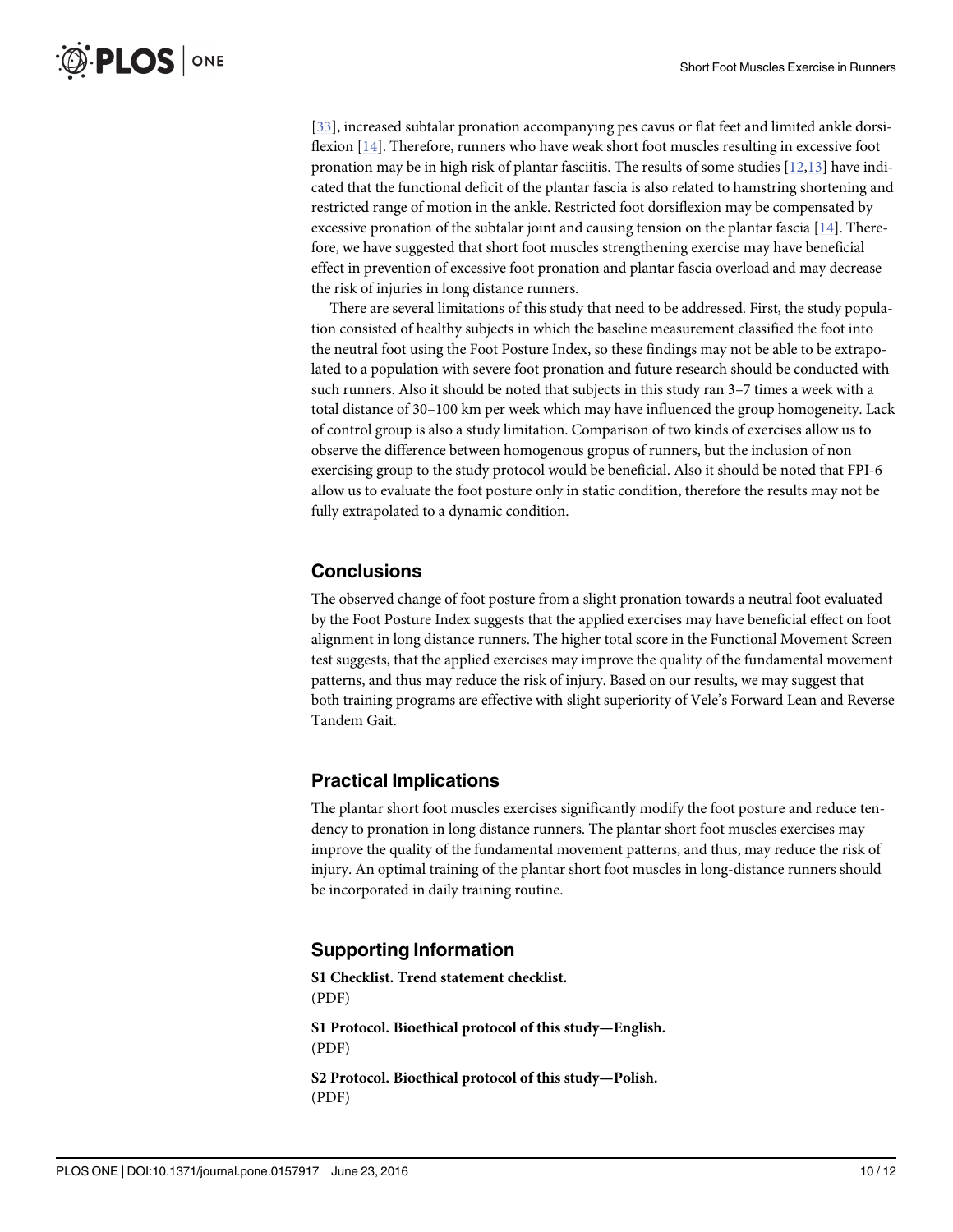#### <span id="page-10-0"></span>Author Contributions

Conceived and designed the experiments: IS ŁO AM. Performed the experiments: IS ŁO AM. Analyzed the data: IS ŁO AM DB JS. Contributed reagents/materials/analysis tools: IS ŁO AM DB JS. Wrote the paper: IS ŁO AM DB JS. Critical review of the manuscript: IS ŁO AM DB JS.

#### **References**

- [1.](#page-1-0) Ferber R, Hreljac A, Kendall KD. Suspected mechanisms in the cause of overuse running injuries: A Clinical Review. Sports Health. 2009; 1(3): 242–246. PMID: [23015879](http://www.ncbi.nlm.nih.gov/pubmed/23015879)
- [2.](#page-1-0) Kernozek TW, Ricard MD. Foot placement angle and arch type: effect on rearfoot motion. Arch Phys Med Rehabil. 1990; 71(12): 988–991. PMID: [2241547](http://www.ncbi.nlm.nih.gov/pubmed/2241547)
- [3.](#page-1-0) Boozer MH, Finch A, Waite LR. Investigation of the relationship between arch height and maximum pronation angle during running. Biomed Sci Instrum. 2002; 38: 203–207. PMID: [12085602](http://www.ncbi.nlm.nih.gov/pubmed/12085602)
- [4.](#page-1-0) Irving DB, Cook JL, Young MA, Menz HB. Obesity and pronated foot type may increase the risk of chronic plantar heel pain: a matched case-control study. BMC Musculoskelet Disord. 2007; 17(8):41.
- [5.](#page-1-0) Cowley E, Marsden J. The effects of prolonged running on foot posture: a repeated measures study of half marathon runners using the foot posture index and navicular height. J Foot Ankle Res. 2013; 6: 20. doi: [10.1186/1757-1146-6-20](http://dx.doi.org/10.1186/1757-1146-6-20) PMID: [23705863](http://www.ncbi.nlm.nih.gov/pubmed/23705863)
- [6.](#page-1-0) Escamilla-Martinez E, Martinez-Nova A, Gómez-Martin B, Sanchez-Rodriquez R, Fernandez-Seguin LM. The effect of moderate running on Foot Posture Index and plantar pressure distribution in male recreational runners. J Am Podiatr Med Assoc. 2013; 103(2): 121–125. PMID: [23536502](http://www.ncbi.nlm.nih.gov/pubmed/23536502)
- [7.](#page-1-0) Hreljac A. Impact and overuse injuries in runners. Med Sci Sports Exerc. 2004; 36(5): 845–849. PMID: [15126720](http://www.ncbi.nlm.nih.gov/pubmed/15126720)
- [8.](#page-1-0) Hintermann B, Nigg BM. Pronation in runners. Implications for injuries. Sports Med. 1998; 26(3): 169– 176. PMID: [9802173](http://www.ncbi.nlm.nih.gov/pubmed/9802173)
- [9.](#page-1-0) Myers T. Anatomy Trains: Myofascial meridians for manual and movement therapists, USA, Churchill Livingstone Elsevier, 2014.
- [10.](#page-1-0) Langevin HM. Connective tissue: a body-wide signaling network? Med Hypotheses. 2006; 66 (6):1074–1077. PMID: [16483726](http://www.ncbi.nlm.nih.gov/pubmed/16483726)
- [11.](#page-1-0) Stecco C, Porzionato A, Lancerotto L, Stecco A, Macchi V, Day JA et al. Histological study of the deep fasciae of the limbs. J Bodyw Mov Ther. 2008; 12(3):225–230. doi: [10.1016/j.jbmt.2008.04.041](http://dx.doi.org/10.1016/j.jbmt.2008.04.041) PMID: [19083678](http://www.ncbi.nlm.nih.gov/pubmed/19083678)
- [12.](#page-1-0) Irving DB, Cook JL, Menz HB. Factors associated with chronic plantar heel pain: a systematic review. J Sci Med Sport. 2006; 9(1-2):11-22. PMID: [16584917](http://www.ncbi.nlm.nih.gov/pubmed/16584917)
- [13.](#page-1-0) Harty J, Soffe K, O'Toole G, Stephens MM. The role of hamstring tightness in plantar fasciitis. Foot Ankle Int. 2005; 26(12):1089–1092. PMID: [16390645](http://www.ncbi.nlm.nih.gov/pubmed/16390645)
- [14.](#page-1-0) Bolívar YA, Munuera PV, Padillo JP. Relationship between tightness of the posterior muscles of the lower limb and plantar fasciitis. Foot Ankle Int. 2013; 34(1):42–48.
- [15.](#page-1-0) Patel A, DiGiovanni B. Association between plantar fasciitis and isolated contracture of the gastrocnemius. Foot Ankle Int. 2011; 32(1):5–8. doi: [10.3113/FAI.2011.0005](http://dx.doi.org/10.3113/FAI.2011.0005) PMID: [21288428](http://www.ncbi.nlm.nih.gov/pubmed/21288428)
- 16. Chinn L, Hertel J. Rehabilitation of ankle and foot injuries in athletes. Clin Sports Med. 2010; 29(1): 157–167. doi: [10.1016/j.csm.2009.09.006](http://dx.doi.org/10.1016/j.csm.2009.09.006) PMID: [19945591](http://www.ncbi.nlm.nih.gov/pubmed/19945591)
- [17.](#page-5-0) Lynn SK, Padilla RA, Tsang KKW. Differences in static and dynamic balance task performance after 4 weeks of intrinsic foot muscle training: the short foot exercise versus the towel curl exercise. J Sport Rehabil. 2012; 21(4): 327–333. PMID: [22715143](http://www.ncbi.nlm.nih.gov/pubmed/22715143)
- 18. Jung DY, Kim MH, Koh EK, Kwon OY, Cynn HS, Lee WH. A comparison in the muscle activity of the abductor hallucis and the medial longitudinal arch angle during toe curl and short foot exercises. Phys Ther Sport. 2011; 12: 30–35. doi: [10.1016/j.ptsp.2010.08.001](http://dx.doi.org/10.1016/j.ptsp.2010.08.001) PMID: [21256447](http://www.ncbi.nlm.nih.gov/pubmed/21256447)
- [19.](#page-1-0) Mulligan EP, Cook PG. Effect of plantar intrinsic muscle training on medial longitudinal arch morphology and dynamic function. Man Ther. 2013; 18: 425–430. doi: [10.1016/j.math.2013.02.007](http://dx.doi.org/10.1016/j.math.2013.02.007) PMID: [23632367](http://www.ncbi.nlm.nih.gov/pubmed/23632367)
- [20.](#page-2-0) Oleksy Ł, Mika A, Łukomska-Górny A, Marchewka A. Intrarater reliability of the Foot Posture Index (FPI-6) applied as a tool in foot assessment in children and adolescents. Med Rehabil. 2010; 14(4): 18–28.
- [21.](#page-2-0) Cain LE, Nicholson LL, Adams RD, Burns J. Foot morphology and foot/ankle injury in indoor football. J Sci Med Sport. 2007; 10(5): 311–319. PMID: [16949867](http://www.ncbi.nlm.nih.gov/pubmed/16949867)